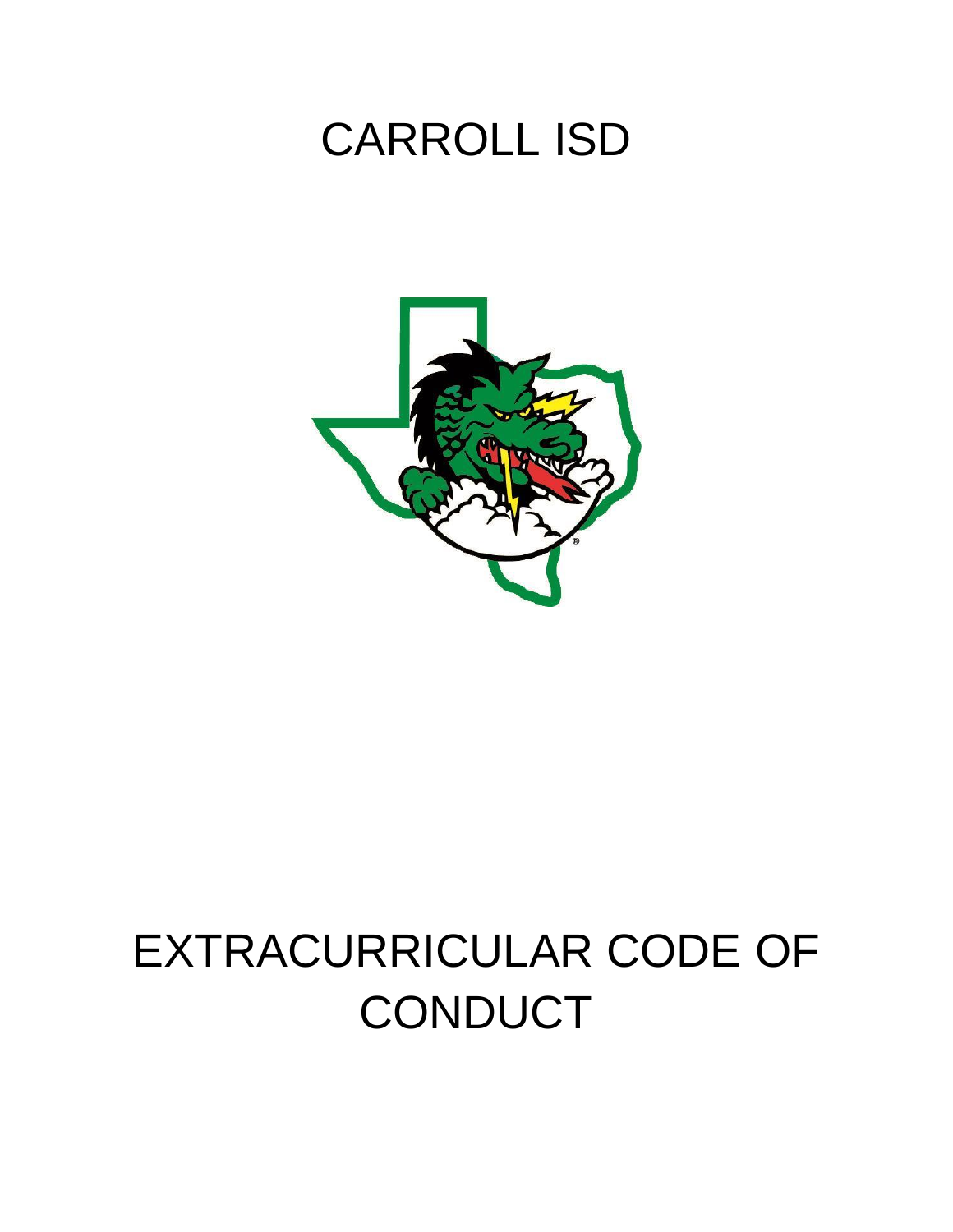## **TABLE OF CONTENTS**

### **OVERVIEW**

## **DISTRICT EXPECTATION FOR ENFORCEMENT**

## **VIOLATIONS**

## **VERIFICATION OF FACTS**

### **PROCEDURES FOR INVESTIGATING AN ALLEGED VIOLATION**

**ACKNOWLEDGEMENT**

**FAQ**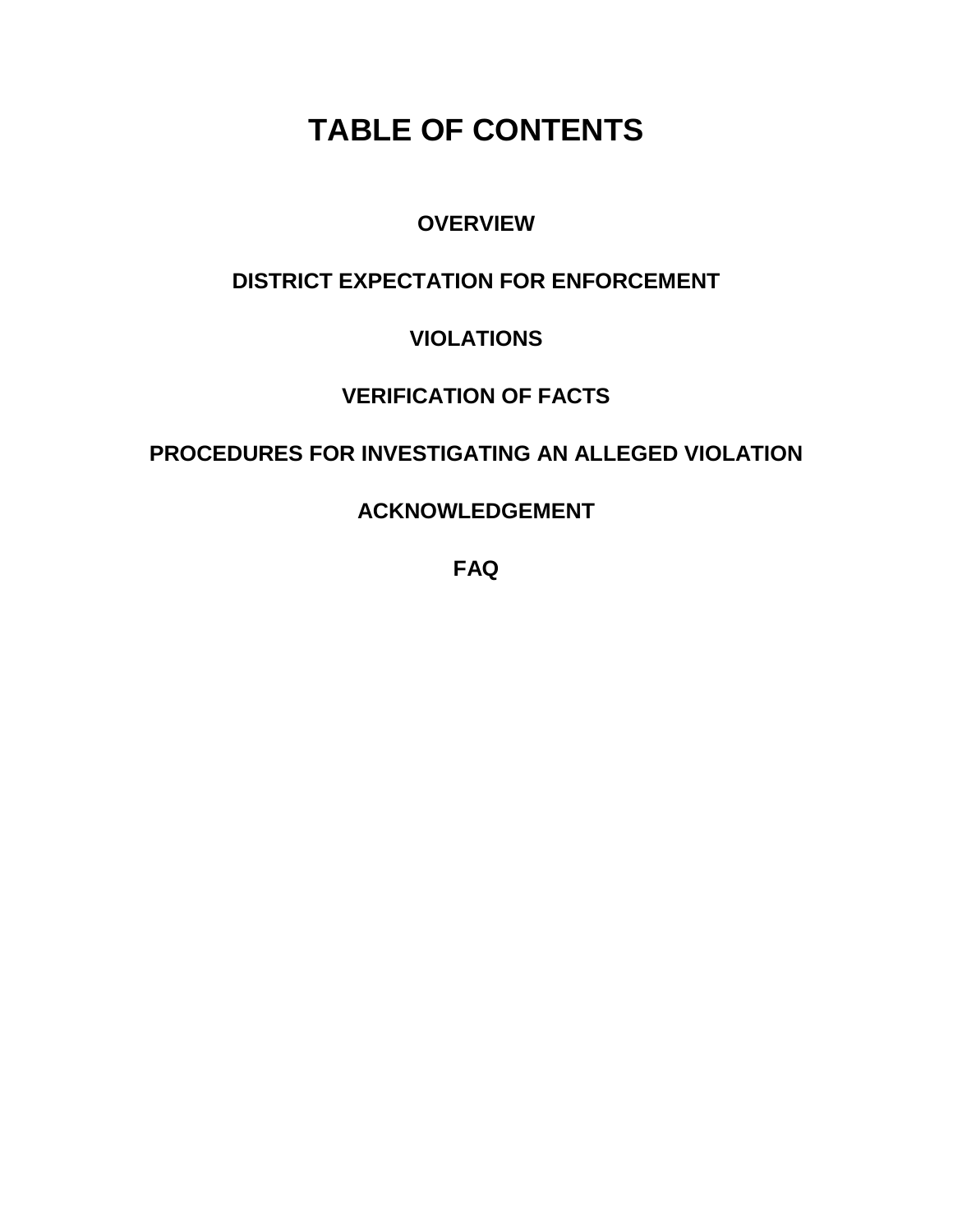#### **OVERVIEW**

Participation in school-sponsored activities is an excellent way for students to develop talents and build strong relationships with other students; participation, however, is a privilege, not a right. All students are expected to adhere to the Extracurricular Code of Conduct as it applies to school-related or schoolsponsored activities. Students involved in extracurricular and/or co-curricular activities are expected to exhibit the highest standards of ethics and conduct. Therefore, teachers, sponsors, coaches, and directors of these activities may develop and enforce codes of conduct for the individual activities that will take into consideration both school-related and non-school-related misconduct, regardless of time or location. This would include any misconduct that would reflect negatively upon Carroll ISD. Additionally, the District has outlined the following consequences for misconduct by students involved in extracurricular and/or co-curricular activities. In the event there is a conflict between the *Student Handbook and Code of Conduct* and an individual extracurricular or co-curricular activity's code of conduct, the *Student Handbook and Code of Conduct* shall control. Suspensions from extracurricular and/or co-curricular activities are not subject to appeal or review.

Eligibility for continuing participation in extracurricular activities is governed by state law and the rules of the University Interscholastic League (UIL), which is a statewide association overseeing inter-district competition. If a student is involved in an academic, athletic, or music activity governed by the UIL, the student and parents are to follow the guidelines and rules outlined in the UIL Parent Manual.

#### **DISTRICT EXPECTATION FOR ENFORCEMENT**

In order to promote an equitable and fair system to support our students, it is an expectation that all coaches, sponsors, and directors clearly communicate the guidelines found within the Extracurricular Code of Conduct. A parent meeting will be conducted prior to the start of each season and/or school year. At this meeting, coaches, sponsors, and directors will outline the expectations for each student within the district who participates in extracurricular activities.

#### **VIOLATIONS**

No extracurricular participant shall, while off-campus, sell, give, deliver, use, possess, or be under the influence of alcohol or any controlled substance. In addition, no extracurricular participant shall participate in an event that violates the student code of conduct. If a student finds himself or herself in this type of situation, the student should remove himself or herself immediately. All on-campus infractions are covered by the Carroll ISD Student Code of Conduct (See Appendix).

#### **Consequences for Out-of-School Suspension (OSS)**

#### **In-Season and Off-Season Offenses**

Students who are suspended from school will be suspended from participation in all extracurricular and co-curricular games, contests, performances, banquets, and team transportation.

#### 1st Offense:

- 1. Suspension from the specified activities for a period of 10 school days from the date of OSS.
- 2. Two counseling sessions with campus counselor.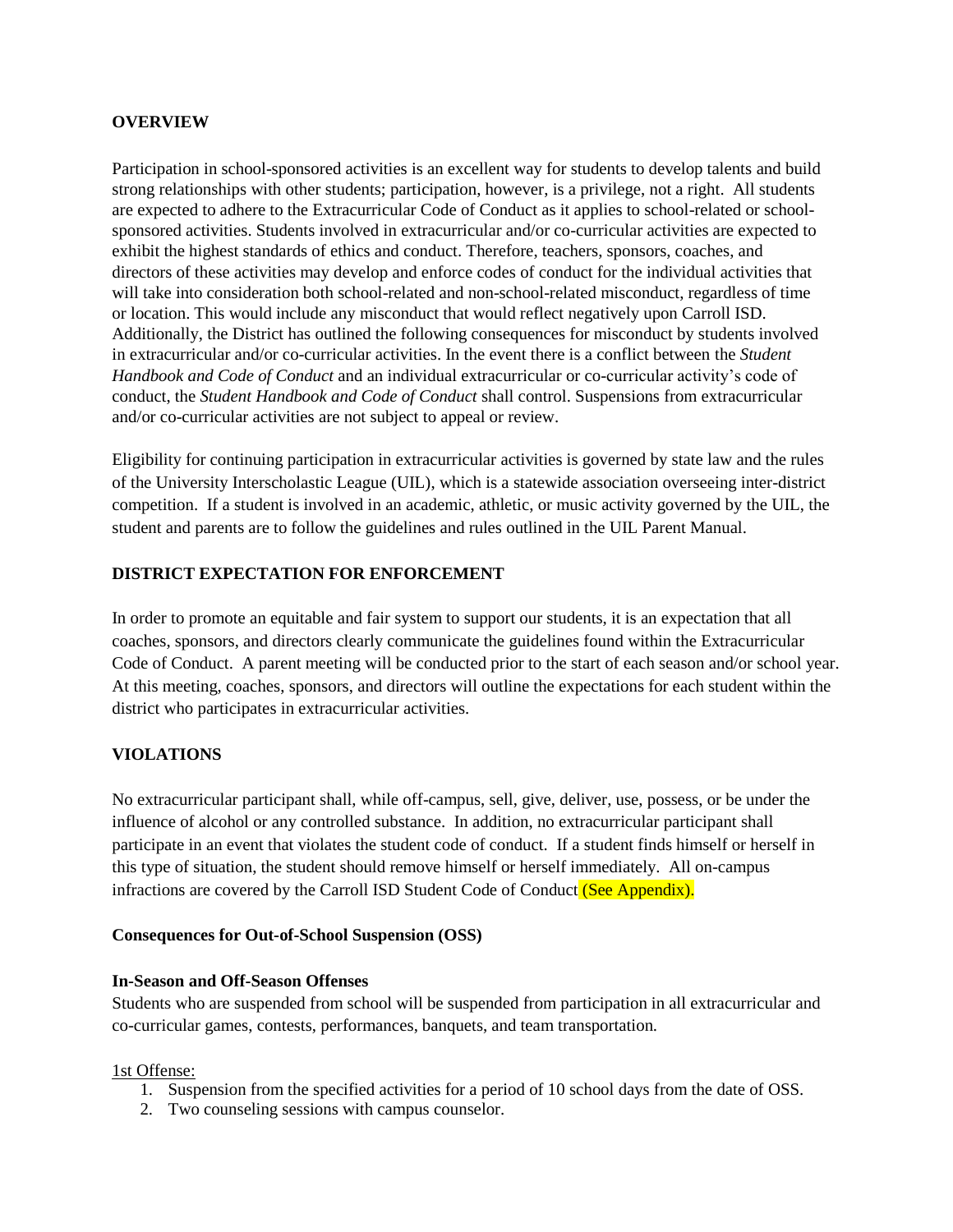3. Complete four community service hours approved by campus administrator.

#### 2nd Offense:

- 1. Suspension from the specified activities for a period of 30 school days from the date of OSS.
- 2. Four counseling sessions with campus counselor.
- 3. Complete six community service hours approved by campus administrator.

#### 3rd Offense:

- 1. Suspension from the specified activities for a period of 90 school days from the date of OSS.
- 2. Six counseling sessions with campus counselor.
- 3. Complete eight community service hours approved by campus administrator.

\*\*\* If the specified activity involves physical activity, the student will be required to make up any conditioning or skills missed during the suspension. This will help ensure the student is prepared to safely return to the physical activity once the suspension has ended.

#### **Consequences for DAEP Placement**

In addition to the other consequences listed below, students who are placed in DAEP will be suspended from participation in all extracurricular and co-curricular activities, including, but not limited to, practices, team meetings, games, contests, performances, banquets, and team transportation for the following lengths of time:

#### 1st Offense:

- 1. Suspension for a period of 45 school days from the date of DAEP placement.
- 2. Complete six counseling sessions.
- 3. Complete six community service hours approved by campus administrator.

#### 2nd Offense:

- 1. Suspension for a period of 90 days from the date of DAEP placement.
- 2. Complete eight counseling sessions.
- 3. Complete ten community service hours approved by campus administrator.

#### 3rd Offense and subsequent DAEP placements:

1. Suspension for one calendar year from the date of DAEP placement.

#### **Consequences for Non-School-Related Offenses**

Students who commit non-school-related offenses may be suspended from participation in extracurricular and/or co-curricular activities by the campus behavior coordinator. Before an extracurricular or co-curricular activity sanction will be imposed, the campus administrator shall thoroughly investigate the matter to gather all relevant information, including information from a law enforcement agency.

In addition to the other consequences listed below, students who commits a non-school-related offense will be suspended from participation in extracurricular and co-curricular games, contests, performances, banquets, and team transportation for the following lengths of time: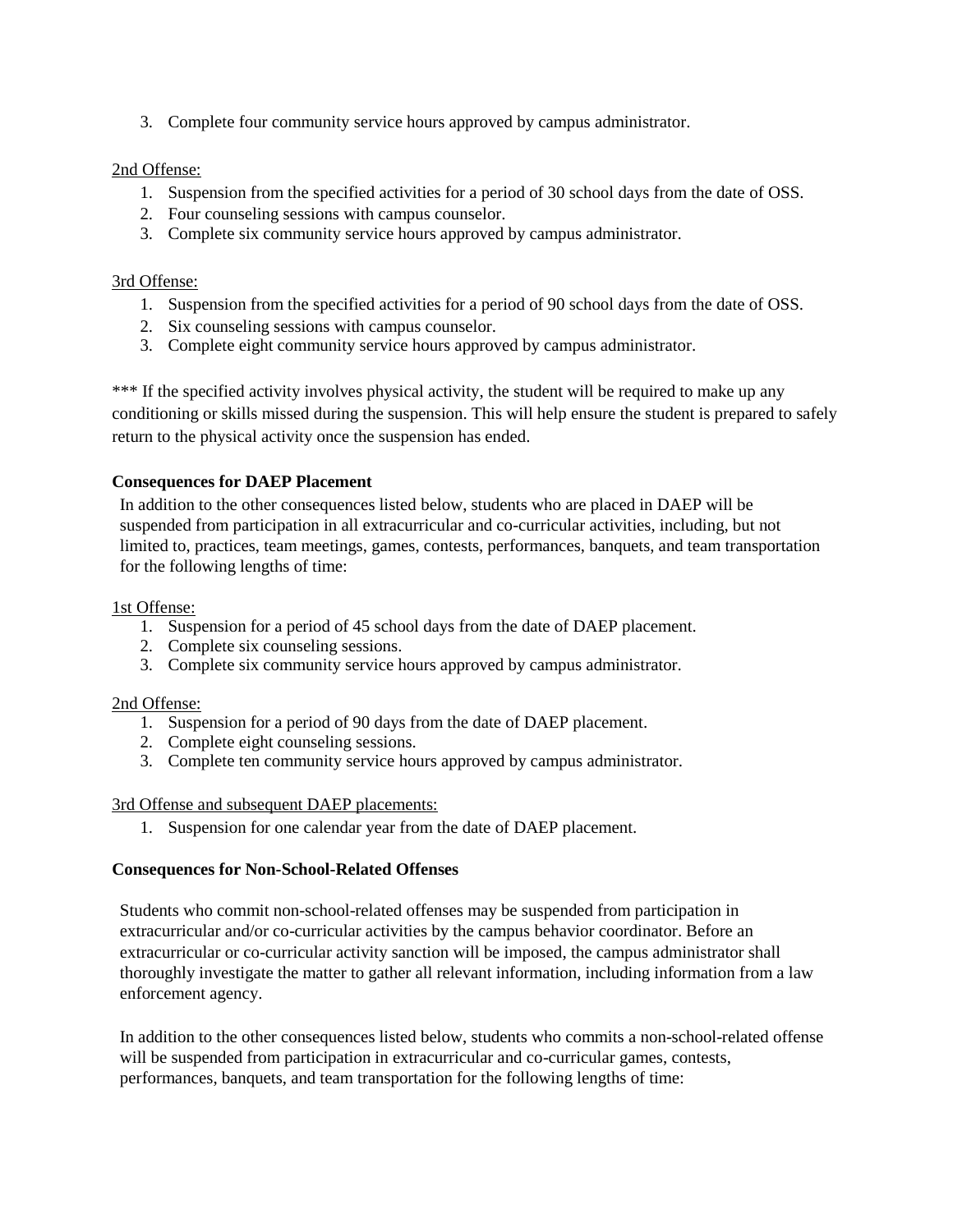#### 1st Offense:

- 1. Suspension from specified activities for thirty (30) school days.
- 2. Complete four counseling sessions.
- 3. Complete four community service hours approved by campus administrator.

#### 2nd Offense:

- 1. Suspension from specified activities for sixty (60) school days.
- 2. Complete six counseling sessions.
- 3. Complete eight community service hours approved by campus administrator.

#### 3rd Offense:

- 1. Suspension from specified activities for ninety (90) school days.
- 2. Complete eight counseling sessions.
- 3. Complete ten community service hours approved by campus administrator.

\*\*\* If the specified activity involves physical activity, the student will be required to make up any conditioning or skills missed during the suspension. This will help ensure the student is prepared to safely return to the physical activity once the suspension has ended.

#### **VERIFICATION OF FACTS**

Carroll ISD promotes fair and equitable procedures for students alleged to have committed a violation of the Extracurricular Code of Conduct. Alleged violations will be thoroughly investigated following uniform procedures to verify facts before a decision is made regarding whether or not the student committed the violation. Any complaint or allegation concerning a student received by a coach, sponsor, director, or administrator that causes suspicion of a potential violation of the Extracurricular Code of Conduct will be investigated by the campus principal, his or her designee, or other appropriate administrator.

A violation may be based upon, but not limited to, the following:

- A first-hand account of the violation by a district employee and/or law enforcement;
- The student admitting to the violation;
- A first-hand account of the violation by multiple sources; and/or
- A photo, text, email, or social media post that depicts the violation.

#### **PROCEDURES FOR INVESTIGATING AN ALLEGED VIOLATION**

An investigation will be conducted in all reported cases of misconduct that may result in consequences for students. The investigation process shall be conducted so that the procedures below offer fairness and efficacy in fact-finding.

The investigation procedures may include, but are not limited to, the following:

1. Upon receiving a report of an alleged violation, the school official(s) and/or designee will conduct necessary interviews with all parties involved, along with any other witnesses, in order to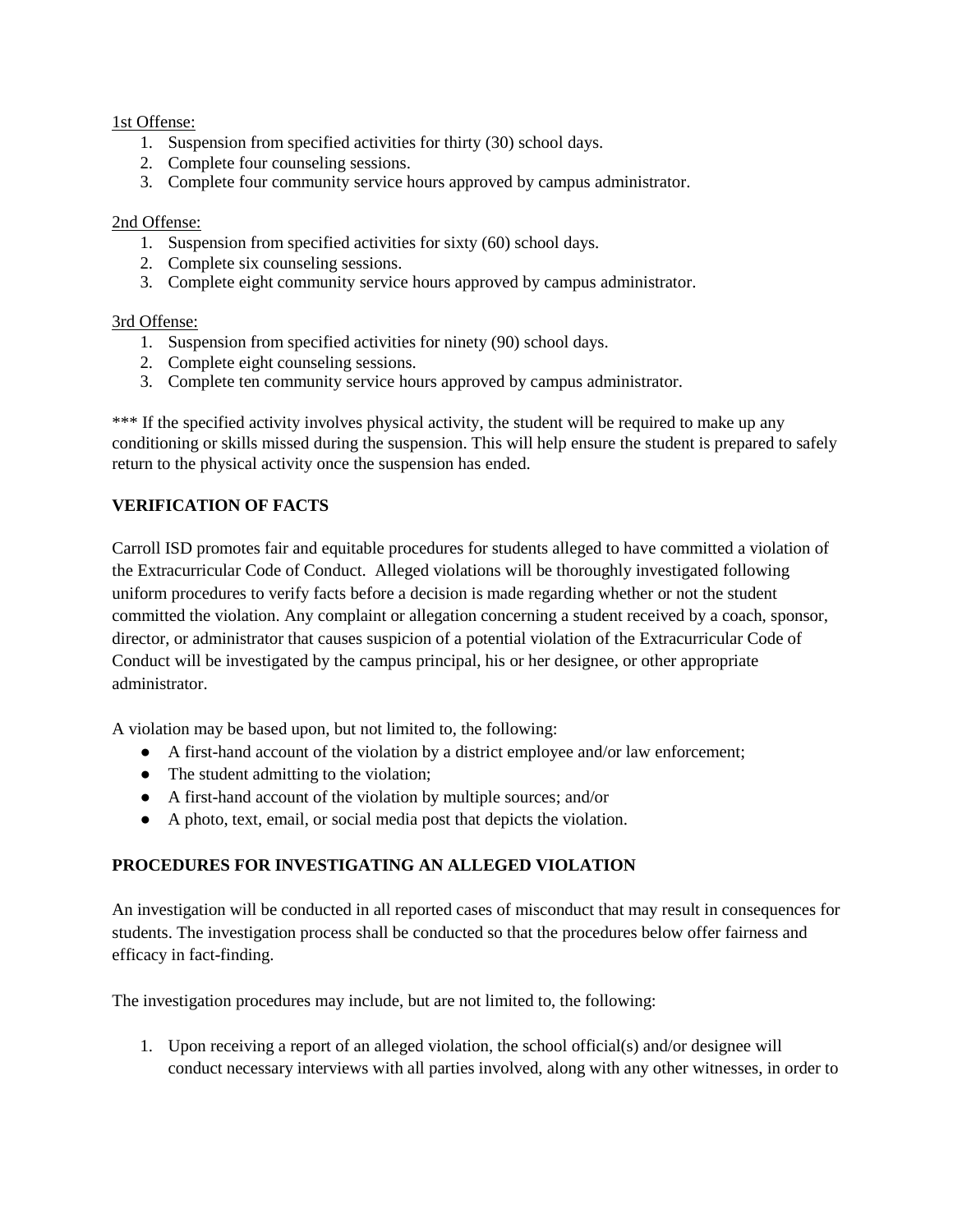gather facts needed to determine whether the accusations are a violation of the Extracurricular Code of Conduct.

- 2. The school officials(s) will gather and review any relevant documentation and physical evidence.
- 3. Upon completion of all necessary interviews, witness statements, and gathering of other documentation or evidence, the school official(s) will meet with the accused student to ensure that the student has the opportunity to address each allegation investigated. The student should also be given the right to prepare and submit a written statement.
- 4. Once the student accused of the violation has had an opportunity to respond, the school official(s) must determine whether or not the evidence gathered demonstrates a violation of the Extracurricular Code of Conduct. Before a final determination is made, the school official(s) conducting the investigation will consult with a supervisor to review the evidence and findings.
- 5. School officials will make every attempt to notify the parents about the outcome of the investigation and any applicable consequences.
- 6. If the school official(s) concludes that the evidence gathered during the investigation does not support a violation of the Extracurricular Code of Conduct, the investigation will be closed and no consequences will occur.
- 7. If the school official(s) concludes the evidence demonstrates misconduct and the student violated the Extracurricular Code of Conduct, the student and parent(s) will be informed of the outcome and consequences.
- 8. School officials shall provide a copy of their findings and consequences, if any, to their supervisors.

Upon the conclusion of the investigation and findings, students who are found to be in violation of the Extracurricular Code of Conduct must complete the acknowledgement below regarding their violation.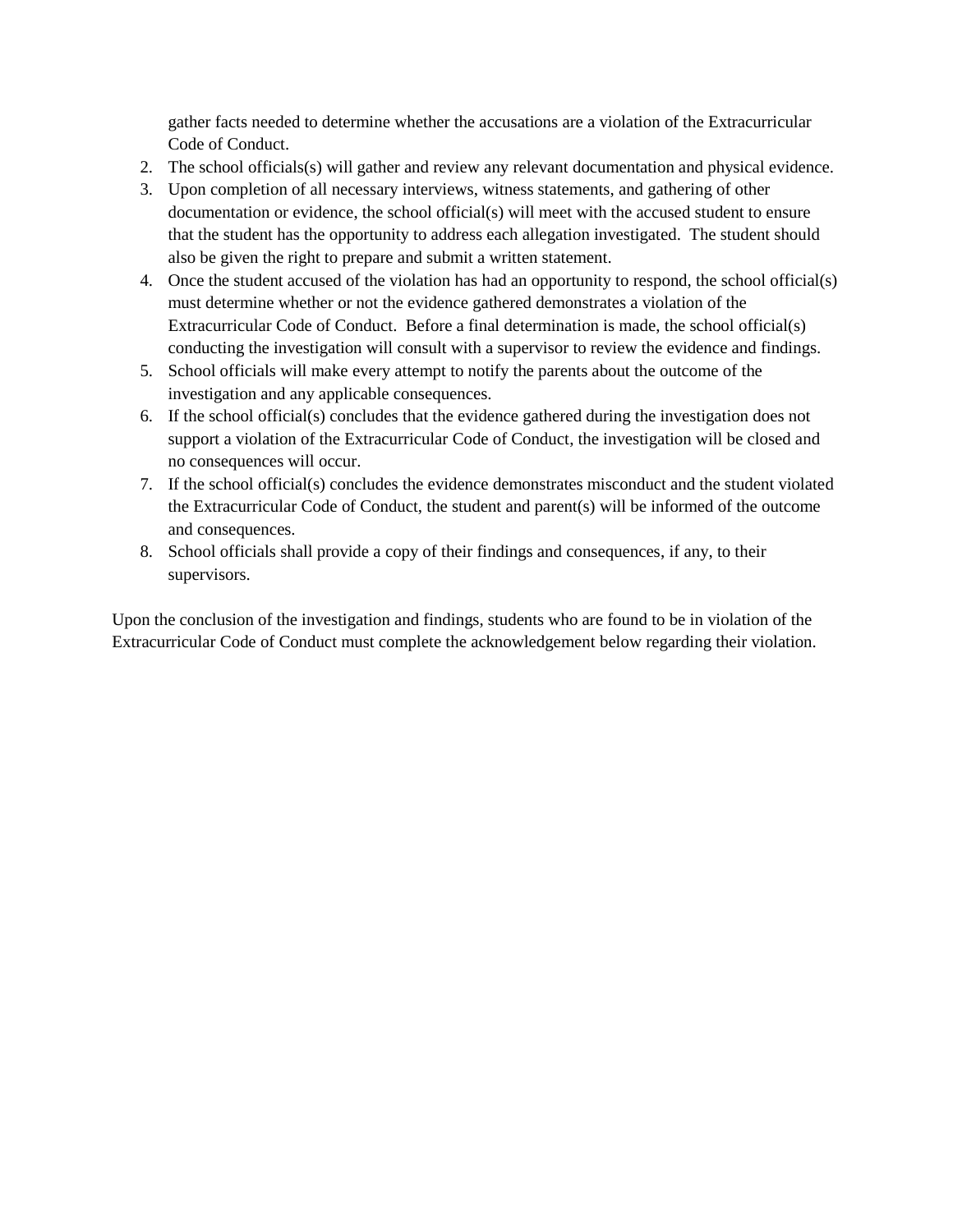#### **Acknowledgement of Consequences Regarding Violation of the Extracurricular Code of Conduct**

Participation in extracurricular activities is considered a privilege, and high standards are expected from all participants pertaining to grades, behavior in and out of school, attendance, and commitment to the student's sport, club, or organization. Any behavior that is deemed to be a violation of the Extracurricular Code of Conduct will be subject to consequences.

This acknowledgement confirms that a conference has been held with the student, his or her parent(s) or guardian(s), his or her coach, director, or sponsor, and a campus administrator (and athletic coordinator, when appropriate).

Consequences of the student's violation of the Extracurricular Code of Conduct:

Future Consequences should another violation occur:

By signing below, I acknowledge that I have read and understood the information above.

| Student (Print)        | Student (Signature) | Date |
|------------------------|---------------------|------|
| Parent (Print)         | Parent (Signature)  | Date |
| Coach/Director/Sponsor | Administrator       | Date |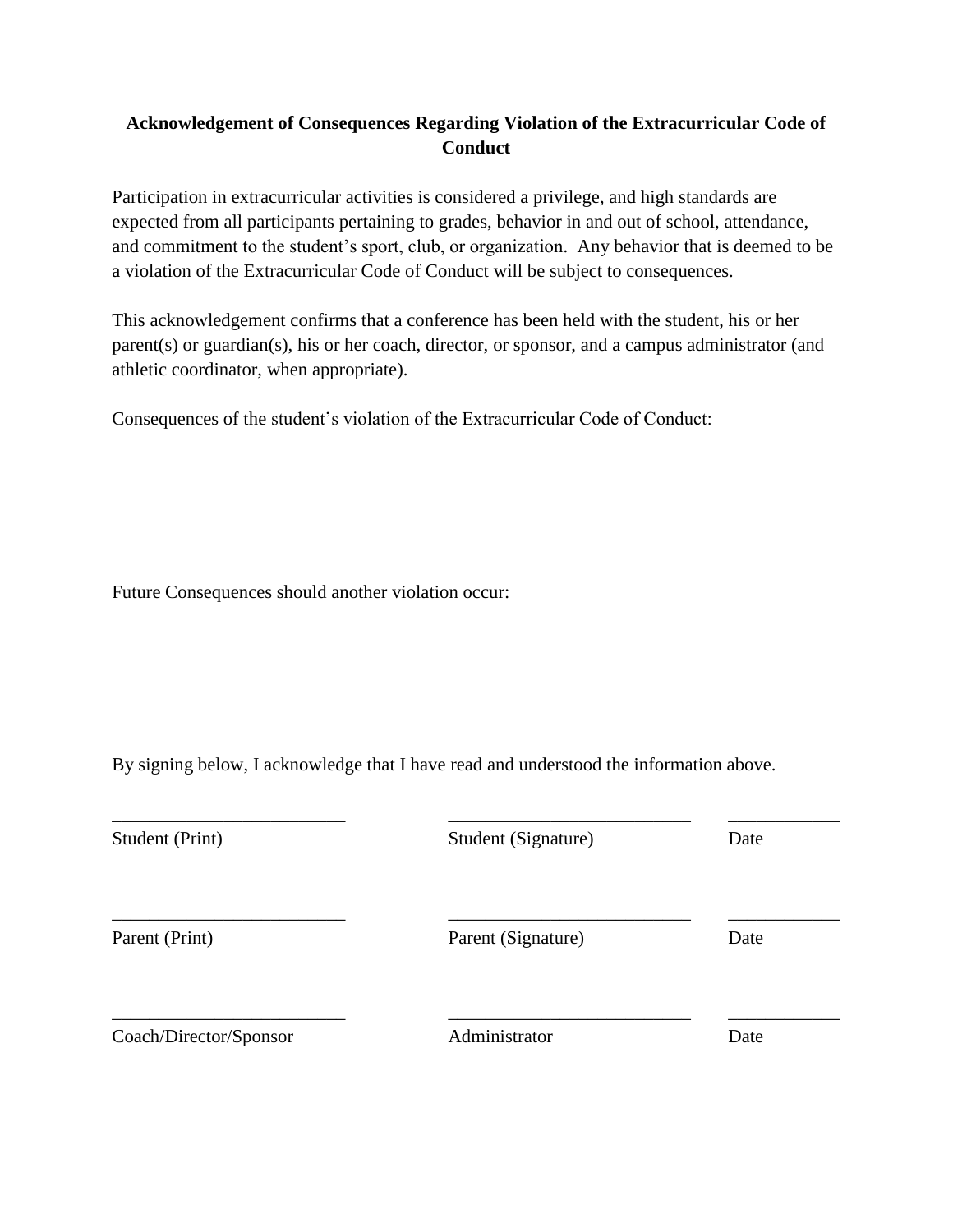#### **FREQUENTLY ASKED QUESTIONS**

#### **1. What is the purpose of the Extracurricular Code of Conduct?**

Participation in extracurricular school-sponsored activities is an excellent way for students to develop talents, team-building skills, leadership, and strong relationships with other students. The Extracurricular Code of Conduct is designed to be a reference for the guidelines and policies to be followed when participating in extracurricular activities at CISD.

#### **2. To whom does the Code apply?**

The Extracurricular Code of Conduct applies to all students involved in an extracurricular activity, co-curricular activity, and/or club.

#### **3. How does a student get caught for violating the Code?**

A campus administrator is notified of a violation by a parent, student, school employee, community member, etc. Regardless of how the information is presented, an investigation will be conducted for all allegations that may lead to consequences for the accused student.

#### **4. Will I know who turned me in?**

To the extent possible, the reporting party's identity will not be shared; however, limited disclosures may be necessary to conduct a thorough investigation and to comply with law. Protecting the identities of sources is important to maintain a healthy flow of information, as well as the safety of our students.

#### **5. What role do photos and/or videos play in reporting a violation?**

Photos and/or videos may be used to help verify facts during the investigation.

#### **6. Who will determine whether a student has violated the Code?**

Once the investigation of the allegation is completed, the campus administrator and other administrators, as appropriate, will determine whether or not the Extracurricular Code of Conduct has been violated.

#### **7. What happens if the student and parent(s) do not agree with the outcome of an investigation?**

If the student and parent(s) do not agree with the outcome of an investigation, they are encouraged to discuss their disagreement with the administrator assigned to their investigation. In the event the student and parent(s) would like to appeal the decision, they may do so by using the procedures outlined in the District's board policy FNG (Local).

#### **8. Am I able to participate in tryouts, elections, or selection processes during a suspension from activities?**

While under suspension from extracurricular and/or co-curricular activities, a student may participate in any tryout, election, or selection process that would allow him or her to participate in an activity that begins after his or her suspension is completed. A student elected to or selected for an organization or team while suspended from extracurricular and/or co-curricular activities may participate in games, contests, performances, and team transportation only after